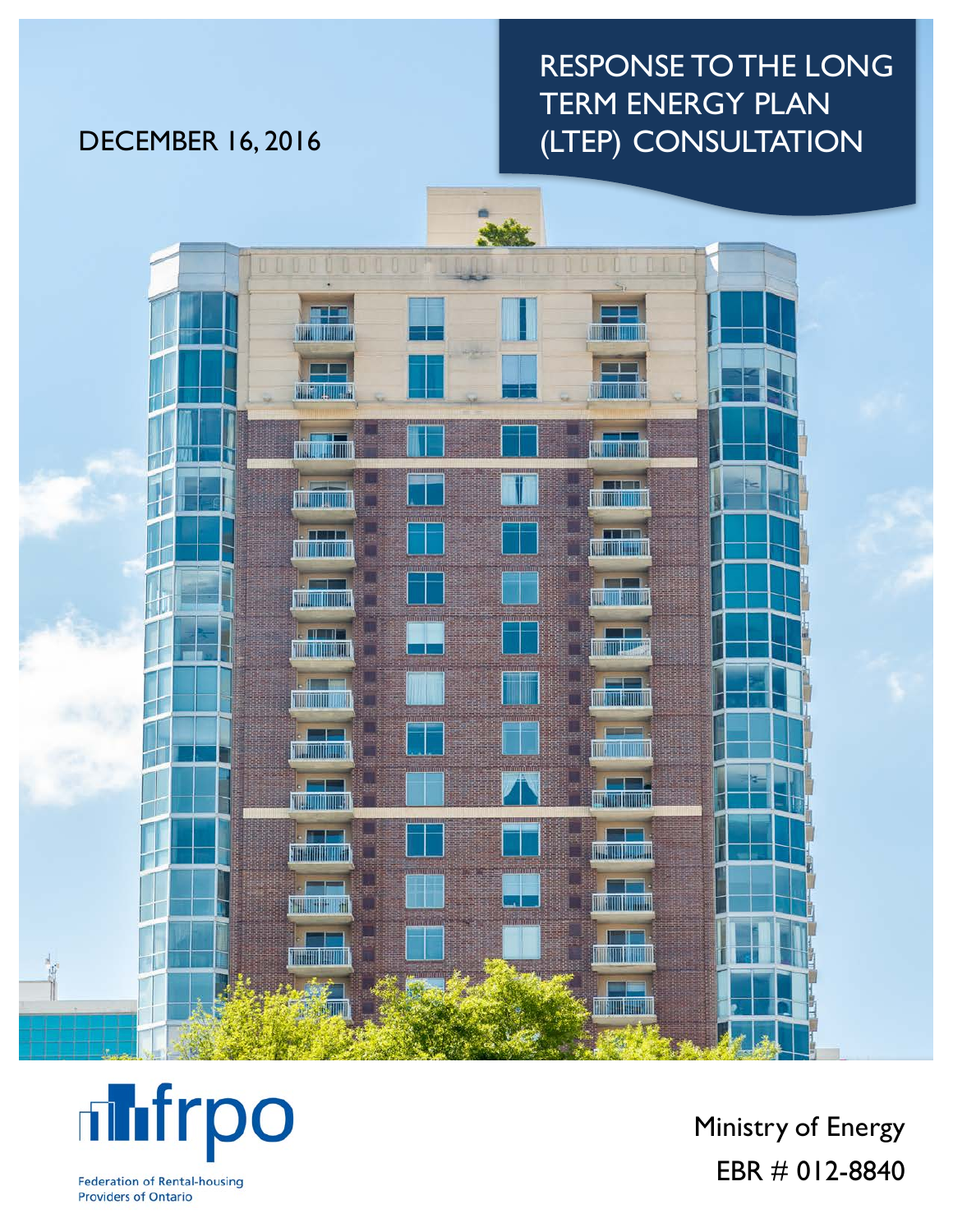# **TABLE OF CONTENTS**

| Introduction                      |  |
|-----------------------------------|--|
| FRPO Response to Discussion Guide |  |
| Conclusion                        |  |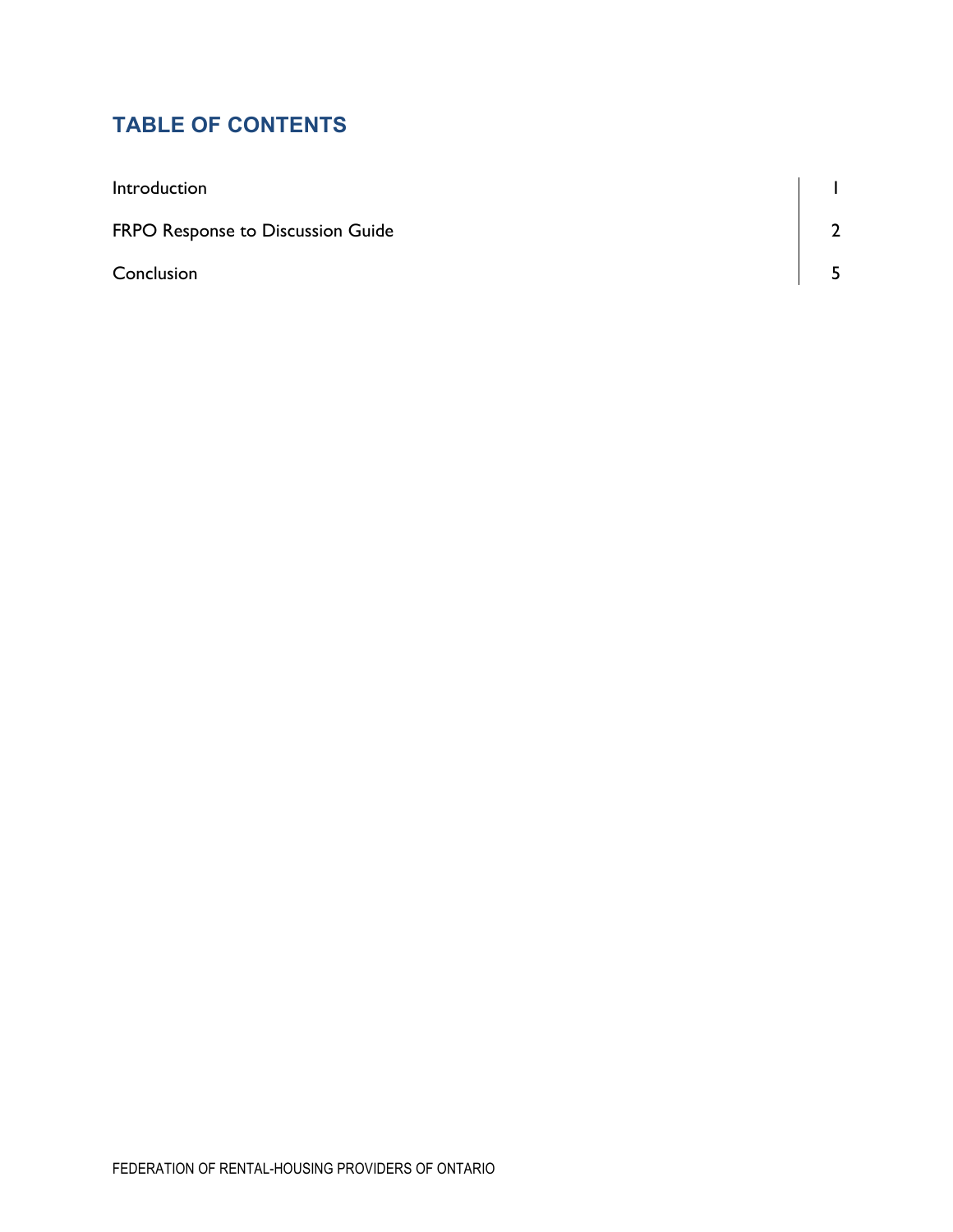# **INTRODUCTION**

The Federation of Rental-housing Providers of Ontario (FRPO) appreciates the opportunity to provide input into the government's Long Term Energy Plan (LTEP) consultation.

FRPO is the largest association of rental housing providers in Ontario, representing 2,200 members who supply rental homes to over 350,000 Ontario households. In total, approximately one-third of Ontarians live in rental housing.

There are two key sections of the Discussion Guide that are pertinent to the rental housing sector: Section 5 – Energy Pricing and Section 6 – Conservation and Energy Efficiency. FRPO's submission provides feedback that is limited to these two areas of focus.

FRPO agrees with the government that conservation and energy efficiency are an effective way to manage costs and reduce energy consumption for all Ontarians, including homeowners and tenants. FRPO believes that in order for the government to achieve its energy reduction and climate change objectives, all consumers have a role to play in conserving their energy consumption whether they live in a home or an apartment.

FRPO believes that all tenants in Ontario should have the opportunity to benefit from the government's energy rebate programs that will reduce cost of living expenses for tenants. Currently, tenants who are not in sub-metered units are not able to benefit from these programs. We know that if you give tenants the tools, and the information, to monitor their individual energy usage, consumption rates decrease by up to 30%. If this were applied province-wide, the province could reduce millions of kilowatts of energy, resulting in lower utility costs for property-owners and lower rents for tenants.

The current rebate system disadvantages tenants, in particular low-income tenants, and unfairly burdens the rental housing sector who are unable to provide incentives for tenants to lower their individual energy usage.

Despite these challenges, the rental housing sector in Ontario is currently investing approximately \$2.8 billion a year on energy retrofits, maintenance and capital repairs that improve the energy efficiency of multi-residential buildings. FRPO's members are industry leaders when it comes to implementing new environmental standards, but there is more we can do to reduce our carbon footprint by allowing tenants to manage their individual energy consumption and take advantage of energy rebate programs.

FRPO would like to work with the Ministry of Energy and the Ministry of Housing to measure the impact of the government's energy policies on the rental housing sector and discuss how we can work together to improve energy conservation in multi-residential units and reduce utility costs for tenants.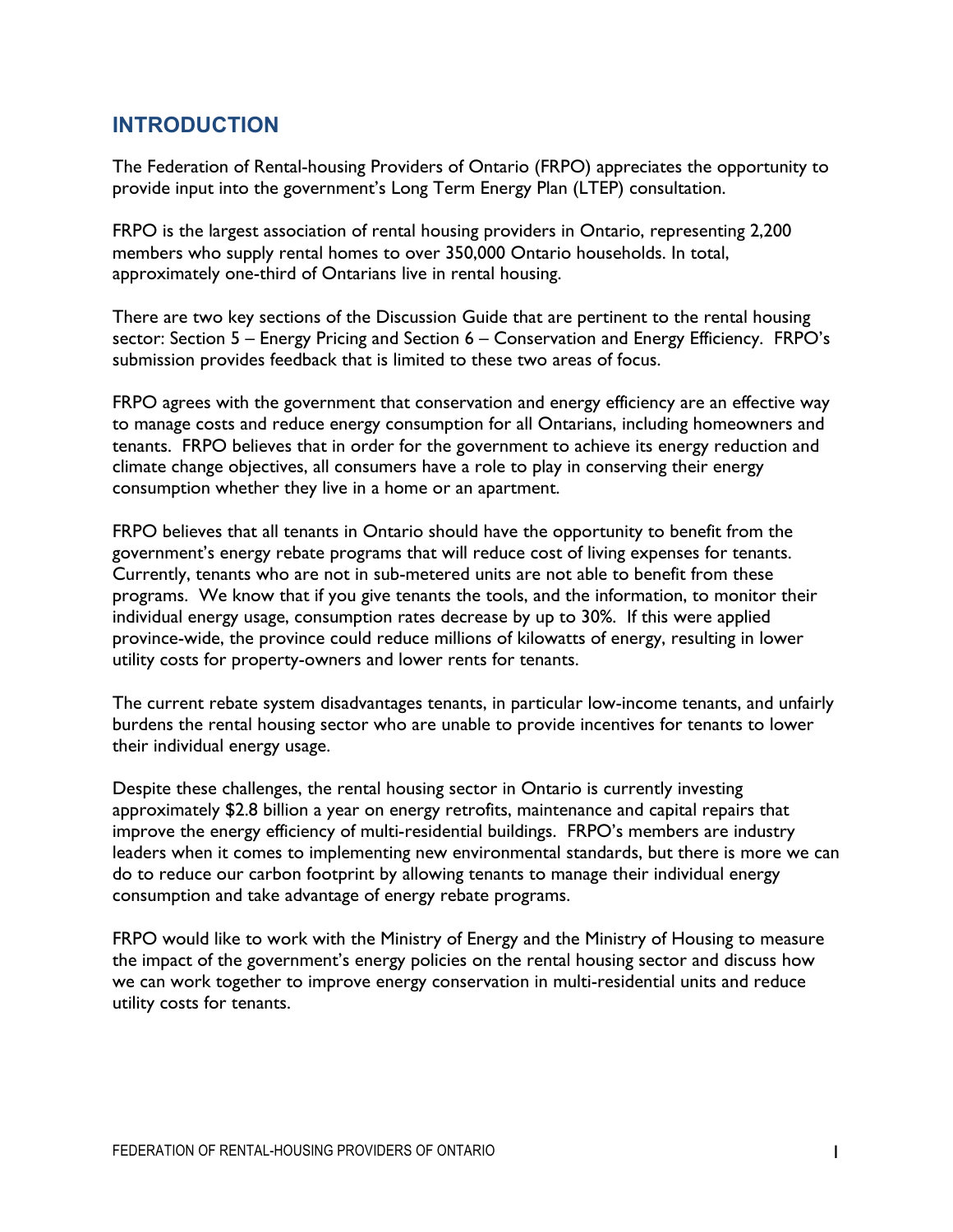# **FRPO RESPONSES TO DISCUSSION GUIDE**

## **PRICING AND RATE MITIGATION**

#### **Price Rebate Programs and Impact on Tenants**

The high costs of energy are becoming increasingly burdensome for Ontarians, in particular low-income families. While the government has two price rebate programs to offset electricity prices – the Ontario Electricity Support Program (OESP) and the HST rebate, many Ontario tenants are ineligible for these programs. This is unfair to tenants, and the rental housing sector, who are unable to benefit from the same energy relief program as homeowners who on average have a higher income than tenants.

Allowing property managers to further implement unit sub-metering would reduce utility costs for tenants by allowing tenants to take advantage of these rebate programs, making life more affordable for low and moderate income Ontarians. In addition, where sub-metering has been implemented, energy consumption rates have decreased by up to 30%. Giving tenants the tools and information to manage their own energy consumption will have a positive impact on the reduction of emissions in multi-residential buildings.

The evidence clearly shows that the most effective conservation is achieved by the consumer or end-user. This premise is clearly stated in the government's own LTEP Discussion Guide, "Conservation and energy efficiency remain the most effective ways to manage electricity bills for all consumers". In order for the government to achieve its objectives to improve the energy efficiency of multi-residential buildings across the province, the government must consider allowing all multi-residential buildings to implement sub-metering.

## **CONSERVATION AND TARGETS**

### *Capital Investment in Conservation and Efficiencies*

The rental housing sector's annual capital investment in repair and maintenance, including energy retrofits, is approximately \$2.8 billion. This is a significant investment and demonstrates the importance that the private rental housing sector places on quality and on energy efficiency.

The LTEP Discussion Guide did not mention the Energy Retrofit Incentive Program announced on May 25, 2016 by the Minister of Municipal Affairs and Housing, Ted McMeekin and the Minister of the Environment and Climate Change, Hon. Glen Murray. This new program intends to provide up to \$400 million over 4 years to private rental housing through rebates and grants for capital investment in energy efficient retrofits. \$400 million over 4 years is a small amount compared to the \$2.8 billion already being invested by the sector, but the program could assist small to mid size rental housing and/or older buildings where energy retrofits are more expensive and do not demonstrate a direct value for money investment return.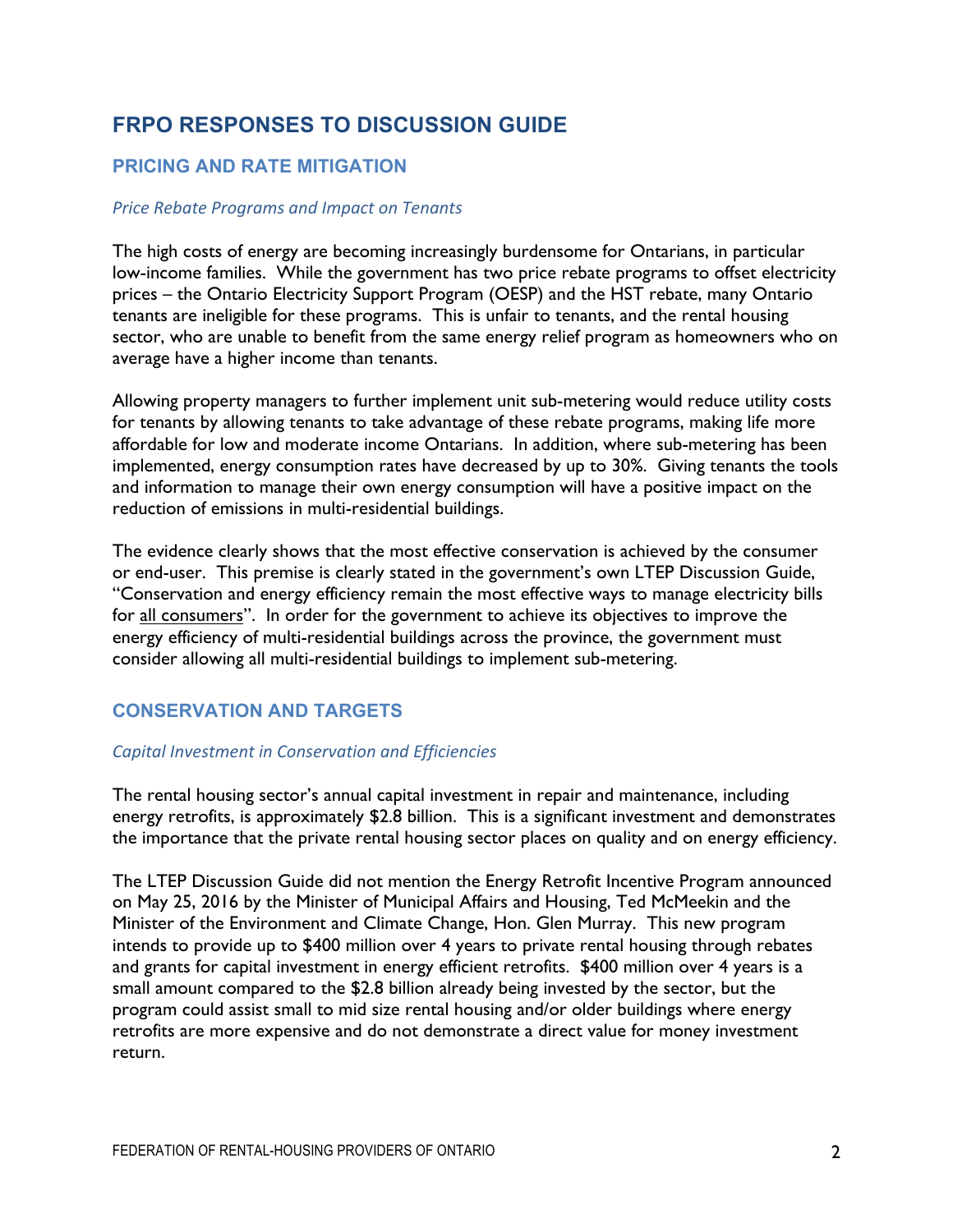FRPO and its members are keen to learn more information about this program and would be pleased to provide input into the program's design. FRPO would like to see this program included in the final LTEP.

#### *Benchmarking and Target Setting*

FRPO submitted feedback to the Large Building Energy and Water Reporting and Benchmarking regulation consultation. In that feedback we highlighted investments already made in energy retrofits and the factors and challenges impacting further improvements (e.g. building age).

These factors continue to be important when considering benchmarking and target setting. FRPO would like to see the final regulation in place first and then several years of benchmarking before setting targets for the sector. This would allow time for the Energy Retrofit Incentive Program to be rolled out so that the benefits to the industry can be seen before targets are set. Additionally, this would also ensure a level playing field and realistic and achievable targets.

#### *Industry Action and Progress to Date*

In October 2013, FRPO launched an industry-led sustainability initiative called "Living GREEN Together™" as an extension of the existing Certified Rental Building (CRB) Program. The first of its kind in North America, the goal of the program is to promote sustainability by requiring property managers to follow a series of environmental standards to achieve certification and maintain CRB membership.

FRPO members have been strong adopters of the "Living GREEN Together™" program. To date, approximately 100,000 units and 250,000 tenants are participating in this program, that on average will reduce each unit's carbon footprint by up to 20%.

In order to participate in the CRB "Living GREEN Together™" program, FRPO members are required to monitor and record their electricity, gas and water consumption levels. This allows property managers to analyze the data and take measures to reduce consumption. Building owners also work with their staff to identify measures to improve performance when above average usage is identified.

The Ontario government has been a strong advocate of FRPO's "Living GREEN Together™" program and has recognized our efforts to improve the sustainability of multi-residential buildings across the province. The former Minister of Energy, Bob Chiarelli, attended the launch of the "Living GREEN Together™" program at an Ottawa rental building in 2013.

"FRPO's Certified Rental Building program will now enhance environmental standards in multi-residential buildings across Ontario. This is excellent news as it will directly benefit the almost 3 million Ontarians who live in apartment buildings, bringing conservation programs right to their doors," said Bob Chiarelli, Ontario Minister of Energy. "I congratulate FRPO for their leadership enhancing conservation opportunities and taking steps to lower the carbon footprint of multi-residential buildings." (FRPO News Release, October 18, 2013).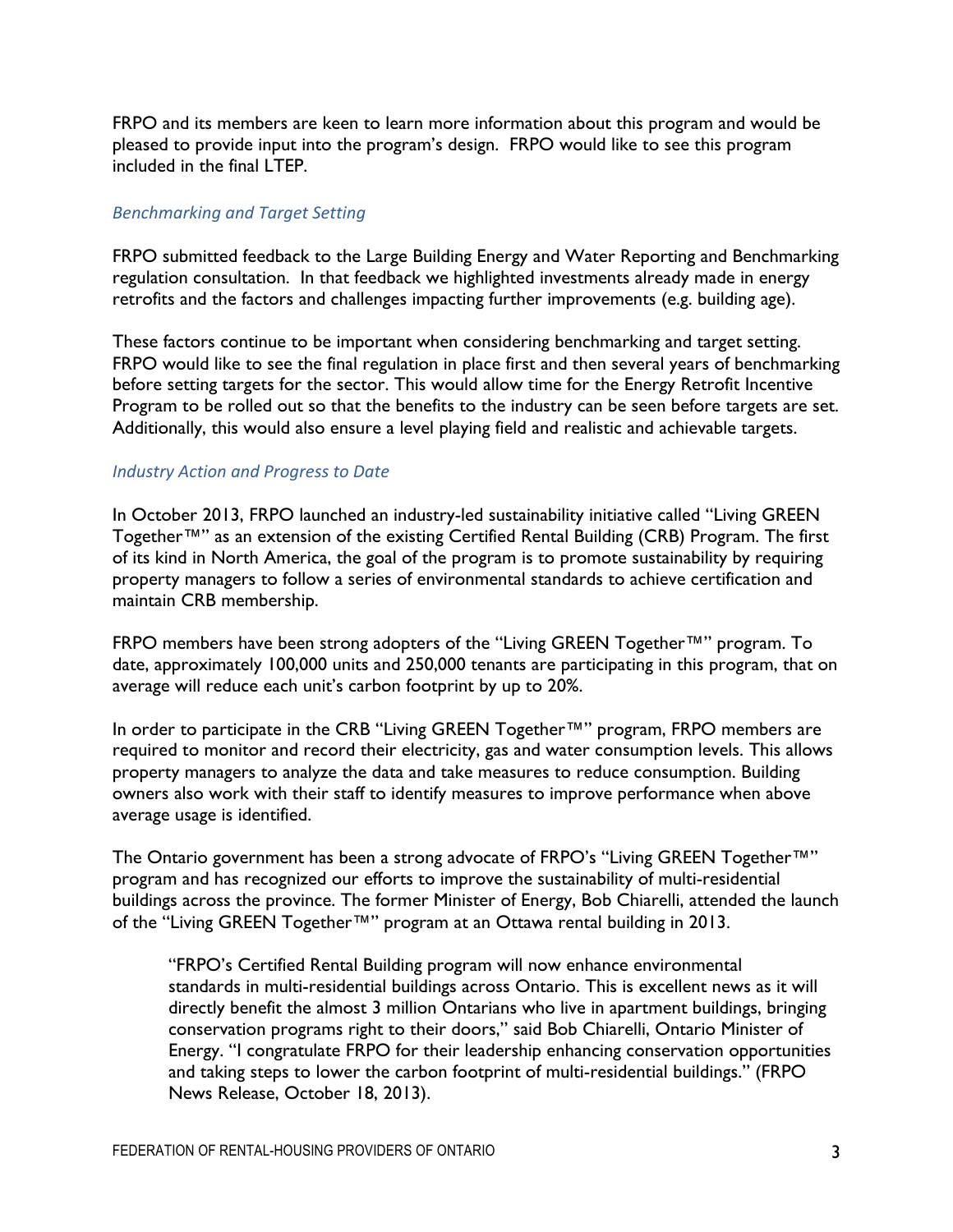The Minister of Environment and Climate Change, Glen Murray, also attended the launch of a new building at 66 Isabella St in Toronto on March 9, 2016.

"I'm thrilled to be a part of this announcement not only as Minister of the Environment and Climate Change, but to be announcing this program right here in my riding of Toronto Centre. I know this is a huge priority for my constituents, and I'm so pleased to be working with the Federation of Rental Housing Providers of Ontario (FRPO) and Park Property Management. Housing is essential and it is imperative that we create sustainable infrastructure that is made to take care of our communities for generations. This is a very important first step in contributing to carbon neutral communities, which is the future," said Glen Murray, Minister of Environment and Climate Change and MPP Toronto Centre. (FRPO News Release, March 9, 2016).

The "Living GREEN Together™" program standards include measures to reduce energy and water consumption, as well as waste reduction and recycling measures to improve building conservation. The standards include requirements such as the installation of energy efficient electrical fixtures, ENERGY STAR qualified in-suite appliances, water efficient plumbing fixtures, and an active residential education and awareness program.

As a result of this work, tenants are benefiting from lower utility costs and buildings are operating more efficiently. Simply replacing four energy efficient incandescent bulbs per unit will save approximately \$21.24 a year in a tenant's utility costs. On a wider scale, adding energy-efficient light bulbs in 100,000 suites will save the equivalent of about 14,195 metric tons of carbon dioxide per year. As another example, changing a 13L toilet to a 6L toilet will save about 10.22 cubic metres of water per person a year, saving about \$32.65 per person. Multiplied by 250,000 residents, this is equivalent to 2.555 billion litres of water, enough to fill an Olympic sized swimming pool.

FRPO's members and their tenants are doing their part to improve the sustainability of thousands of rental homes across the province, and we believe that by expanding the "Living GREEN Together™" program we can make a real difference in reducing the carbon footprint of multi-residential buildings.